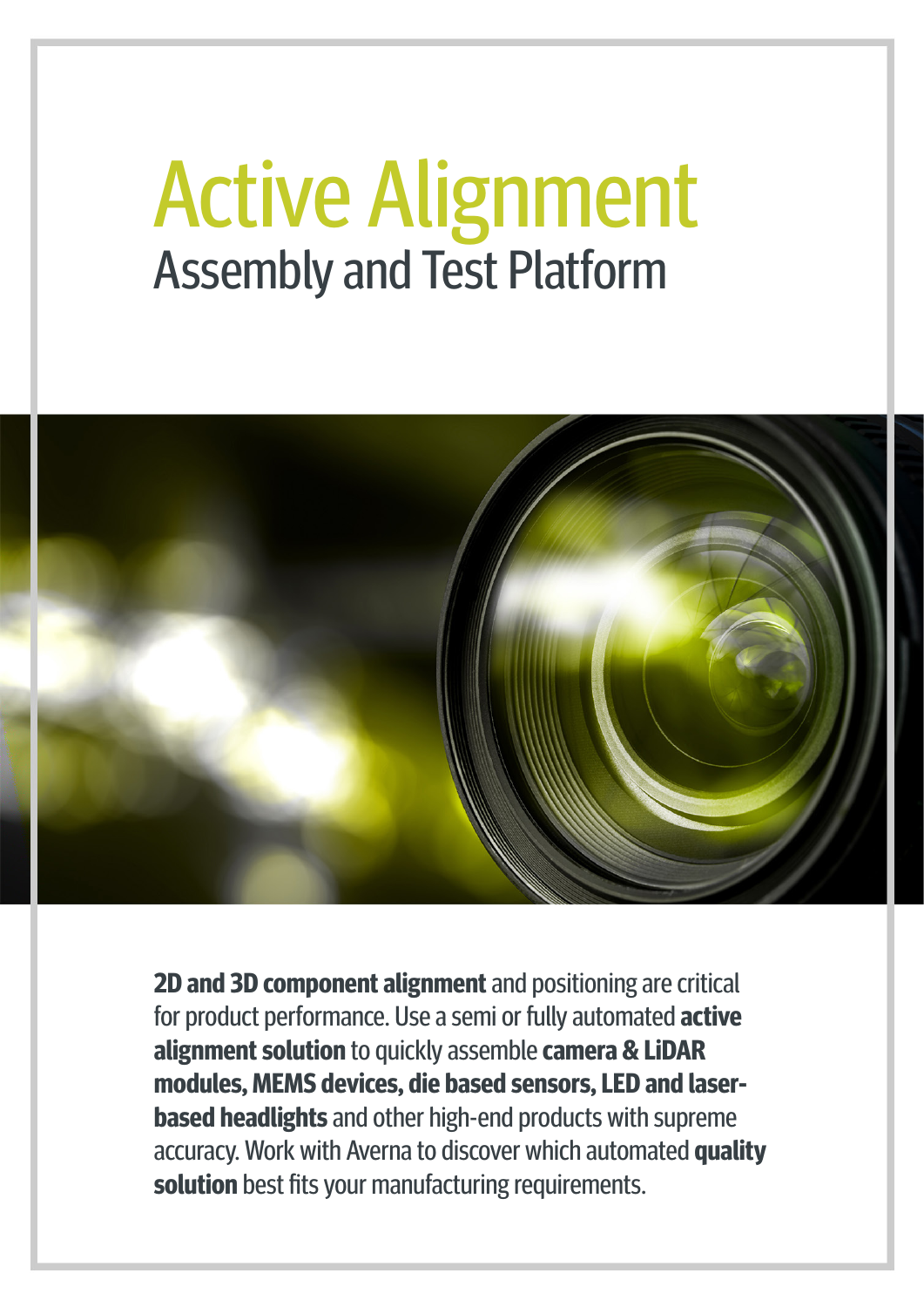# ACTIVE ALIGNMENT ASSEMBLY SYSTEM **DESCRIPTION**



**Entry-level active alignment** systems are ideal for:

- A/B/C-samples.
- Prototypes, pilot projects, full production setup.
- Low to medium volume production.
- Offers optional functionalities.
- Manual to semi-automated processes.



### **Grow-as-you-go active alignment** systems are ideal for:

- A/B/C-samples.
- Pilot projects, full production setup.
- Medium to high volume production.
- Flexibility and futureproofing with scalable & modular fixtures.
- Semi to fully automated processes.



### **Full production active alignment** systems are ideal for:

- Validated products.
- Pilot projects, full production setup.
- High volume.
- Flexibility and futureproofing with modular fixtures.
- Semi to fully automated processes.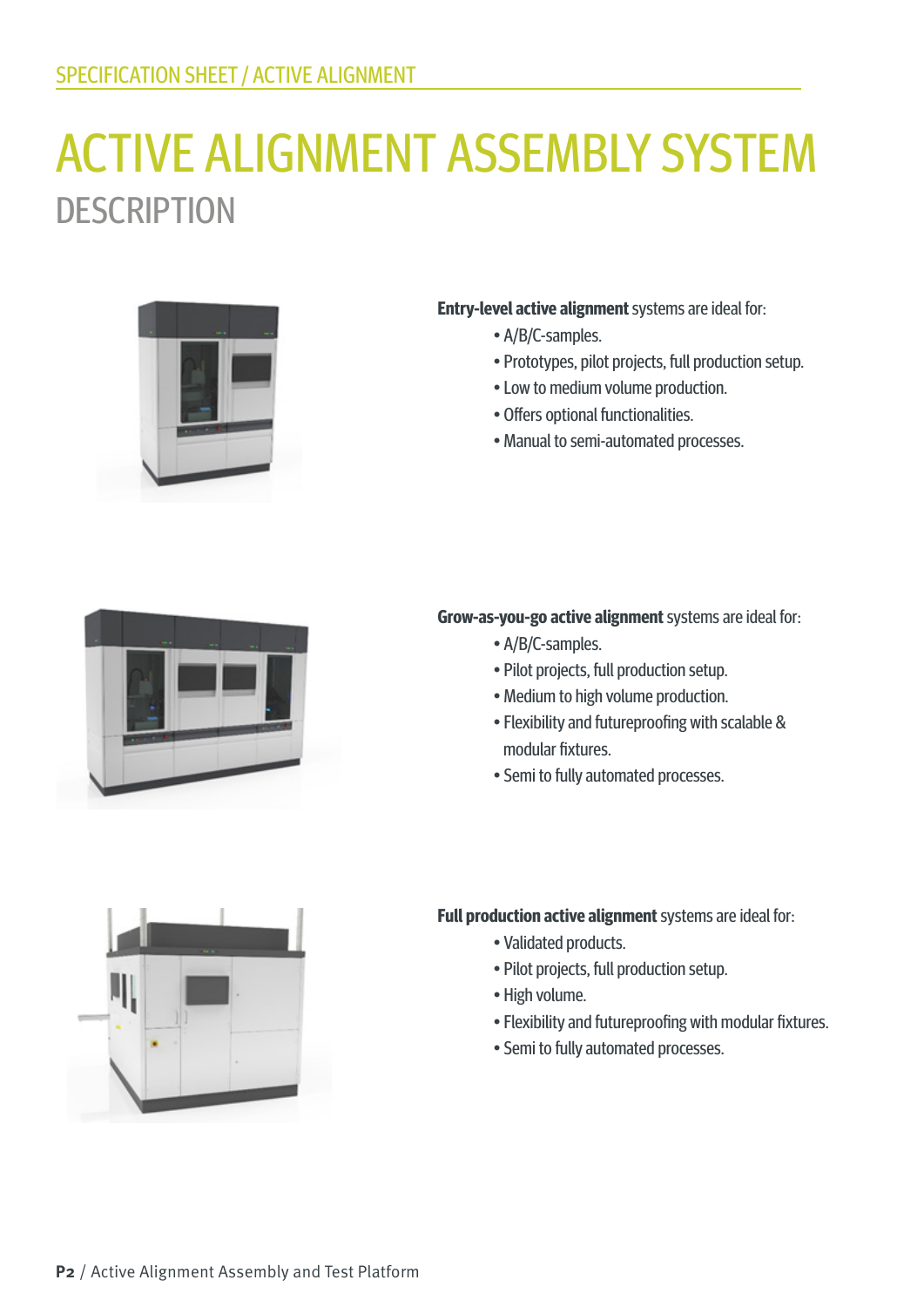|                                                                                                           | <b>Entry-level</b>                                                           | Grow-as-you-go                                                                                                                                                                                  | <b>Full production</b>                                                                                                      |
|-----------------------------------------------------------------------------------------------------------|------------------------------------------------------------------------------|-------------------------------------------------------------------------------------------------------------------------------------------------------------------------------------------------|-----------------------------------------------------------------------------------------------------------------------------|
| Alignment degrees of freedom                                                                              | <b>Active Alignment system</b>                                               | <b>Active Alignment system</b><br>up to 6 degrees of freedom                                                                                                                                    | <b>Active Alignment system</b>                                                                                              |
|                                                                                                           |                                                                              |                                                                                                                                                                                                 |                                                                                                                             |
| Linear alignment resolution X & Y<br>(along sensor pixel rows & columns)                                  |                                                                              | $0.2 \,\mathrm{\upmu m}$                                                                                                                                                                        |                                                                                                                             |
| Assembled product linear alignment<br>accuracy X & Y <sup>1)</sup><br>(along sensor pixel rows & columns) | < 4 µm @ Cpk 1.67                                                            |                                                                                                                                                                                                 |                                                                                                                             |
| Linear alignment resolution Z<br>(along optical axis)                                                     | $0.1 \,\mathrm{\mu m}$                                                       |                                                                                                                                                                                                 |                                                                                                                             |
| Assembled product linear alignment<br>accuracy $Z^{1}$<br>(along optical axis)                            | <1 µm @ Cpk 1.67                                                             |                                                                                                                                                                                                 |                                                                                                                             |
| Pitch/yaw alignment resolution<br>(rotation around X & Y)                                                 | 0.6 arcsec                                                                   |                                                                                                                                                                                                 |                                                                                                                             |
| Assembled product pitch/yaw align-<br>ment accuracy <sup>1)</sup><br>(rotation around X & Y)              |                                                                              | < ±0.05° @ Cpk 1.67                                                                                                                                                                             |                                                                                                                             |
| Roll alignment resolution<br>(rotation around Z)                                                          | 1.2 arcsec                                                                   |                                                                                                                                                                                                 |                                                                                                                             |
| Assembled product roll alignment<br>accuracy <sup>1)</sup><br>(rotation around Z)                         | < ±0.05° @ Cpk 1.67                                                          |                                                                                                                                                                                                 |                                                                                                                             |
| Product Field of View <sup>1)</sup>                                                                       | chart: ≤75° FOV<br>collimators: ≤180° FOV                                    |                                                                                                                                                                                                 |                                                                                                                             |
| Product effective focal length <sup>2)</sup>                                                              | $1 - 12$ mm                                                                  |                                                                                                                                                                                                 |                                                                                                                             |
| Product interface <sup>2)</sup>                                                                           | MIPI, GMSL, FPD Link, APIX, BroadR Reach, HDMI, USB, GigE, FireWire, CamLink |                                                                                                                                                                                                 |                                                                                                                             |
| Product dimensions <sup>2)</sup>                                                                          | lens diameter $\leq 40$ mm<br>sensor board / housing $\leq$ 50 x 50 x 50mm   |                                                                                                                                                                                                 |                                                                                                                             |
| Cycle time / throughput (Units Per<br>Hour) $3)$                                                          | 30 seconds / 120 UPH                                                         | Single process: 15 seconds / 240 UPH<br>Parallel processes: < 10 seconds / > 360<br><b>UPH</b>                                                                                                  | 10 seconds / 360 UPH                                                                                                        |
| Loading / unloading                                                                                       | <b>Manual by operator:</b><br>1 product per cycle                            | <b>Manual by operator:</b><br>1 product per cycle<br>Optional robot loading from/to<br>tray / magazine / conveyor                                                                               | <b>Fully automated:</b><br>Robot loading from/to<br>tray / magazine / conveyor                                              |
| Included processes                                                                                        | <b>Dispensing</b><br>Active alignment                                        | <b>Dispensing</b><br><b>Active alignment</b>                                                                                                                                                    | <b>Robot handling</b><br>Chip test<br><b>Dispensing</b><br>Active alignment<br>Integrated clean room ISO5                   |
| <b>Optional processes</b>                                                                                 | Chip test<br>MTF / through-focus scan                                        | <b>Robot handling</b><br><b>JEDEC tray loading</b><br><b>Conveyor loading</b><br>CO2 / N2 cleaning<br>Atmospheric plasma<br>Chip test<br>MTF / through-focus scan<br>Integrated clean room ISO5 | <b>JEDEC tray loading</b><br><b>Conveyor loading</b><br>CO2 / N2 cleaning<br>Atmospheric plasma<br>MTF / through-focus scan |
| <b>External data interfaces</b>                                                                           |                                                                              | MES, OPC UA (TSN), TCP-IP, PLC connectors                                                                                                                                                       |                                                                                                                             |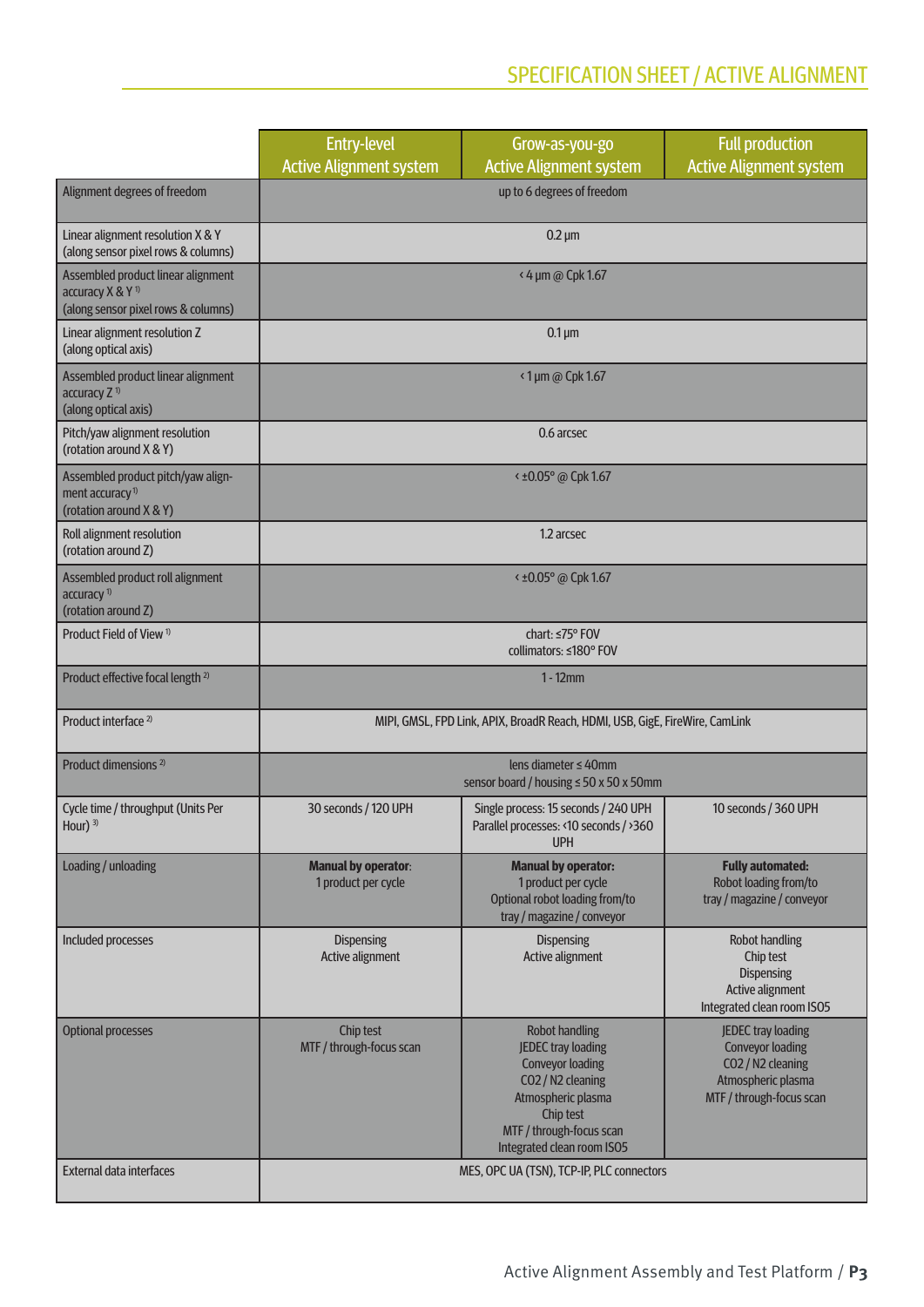# SPECIFICATION SHEET / ACTIVE ALIGNMENT

| <b>Notes</b>                                         | Entry-level system                                                                                                                                                                                                                                                                                 | Grow-as-you-go system                                                                                                                                                                                                                                                                                                                                                     | Full production system                                                                                                                                                                                                                                                                             |
|------------------------------------------------------|----------------------------------------------------------------------------------------------------------------------------------------------------------------------------------------------------------------------------------------------------------------------------------------------------|---------------------------------------------------------------------------------------------------------------------------------------------------------------------------------------------------------------------------------------------------------------------------------------------------------------------------------------------------------------------------|----------------------------------------------------------------------------------------------------------------------------------------------------------------------------------------------------------------------------------------------------------------------------------------------------|
| process capabilities                                 | Process capabilities are dependent on product design and parts quality.                                                                                                                                                                                                                            |                                                                                                                                                                                                                                                                                                                                                                           |                                                                                                                                                                                                                                                                                                    |
| <sup>2)</sup> product specifications                 | Deviations are possible, contact us for more information.                                                                                                                                                                                                                                          |                                                                                                                                                                                                                                                                                                                                                                           |                                                                                                                                                                                                                                                                                                    |
| <sup>3)</sup> constraints for cycle time / throuhput | Manual loading/unloading not included.<br>Replacing consumables not included.<br>Parts within agreed upon tolerances.<br>Parts correctly loaded.<br>Sensor start-up time $\leq$ 1s.<br>Camera frame rate $\geq$ 30 fps.<br>Scan range $\leq$ 500 $\mu$ m.<br>Max. 2 scans.<br>UV curing $\leq$ 2s. | Manual loading/unloading included as<br>parallel process (< 15s) OR automatic<br>loading has constant supply.<br>Replacing consumables not included.<br>Parts within agreed upon tolerances.<br>Parts correctly loaded.<br>Sensor start-up time $\leq$ 1s.<br>Camera frame rate $\geq$ 30 fps.<br>Scan range $\leq$ 300 $\mu$ m.<br>Max. 2 scans.<br>UV curing $\leq$ 2s. | Automatic loading has constant supply.<br>Replacing consumables not included.<br>Parts within agreed upon tolerances.<br>Parts correctly loaded.<br>Sensor start-up time $\leq$ 1s.<br>Camera frame rate $\geq$ 30 fps.<br>Scan range $\leq$ 300 $\mu$ m.<br>Max. 2 scans.<br>UV curing $\leq$ 2s. |

| <b>Optional processes</b>            | <b>Description</b>                                                                                                                                                                                                                                                                                                                                                                                                  |
|--------------------------------------|---------------------------------------------------------------------------------------------------------------------------------------------------------------------------------------------------------------------------------------------------------------------------------------------------------------------------------------------------------------------------------------------------------------------|
| <b>Robot handling</b>                | Robotic handing of parts for loading & unloading.<br>Removes operator variability from loading / unloading process.<br>Controlled, smooth motion of UV cured parts before going through thermal curing (if applicable).<br>Depending on application: SCARA or 6-axis robot.<br>Optional: Quick-exchange grippers for different product types.                                                                       |
| (JEDEC) tray loading                 | Single tray or magazine of trays for input/output of parts.<br>Automatic scanning of tray IDs for traceability.<br>Capable of custom trays or JEDEC format trays.                                                                                                                                                                                                                                                   |
| <b>Conveyor loading</b>              | Continuous transport of parts into & out of machine for highly automated cleanroom facilities.<br>Automatic scanning of conveyor trays / carriers for traceability.<br>SMEMA handshaking or PLC communication for upstream/downstream line flow control.                                                                                                                                                            |
| Atmospheric plasma treatment         | Surface cleaning and activation for downstream adhesive processes.<br>Process and cooling using CDA.<br>Optional: combine CO2 & plasma in 1 step.                                                                                                                                                                                                                                                                   |
| CO2 cleaning                         | Versatile and powerful surface cleaning.<br>Leaves no residue, does not need drying.<br>Capable of removing adhesive residues from peel-off tapes.<br>Optional: combine CO2 & plasma in 1 step.                                                                                                                                                                                                                     |
| N <sub>2</sub> / CDA cleaning        | N2/CDA blow-off for large particle removal.<br>Optional: ionized nozzle.                                                                                                                                                                                                                                                                                                                                            |
| Chip test                            | <b>Functional testing of sensor chip:</b><br>Communication test (start-up, read, write, image read-out).<br>Hot/cold/stuck pixels.<br>Defective clusters.<br>Contamination (larger than single pixel).<br><b>OETF</b><br>Dark signal testing.<br>Optional: color response testing.                                                                                                                                  |
| MTF / through-focus scan measurement | Capable of determining focal point & alignment parameters (6DOF) of assembled camera unit.<br>Provide immediate process feedback.<br>Can be used in development and prototyping phases to verify processes (effects of curing, thermal cycling, vibration testing).                                                                                                                                                 |
| Integrated clean room system ISO5    | Integrating a clean air system into the machine with internal air recirculation makes the machine's internal air quality<br>independent from the outside environment's air quality.<br>This feature, combined with integrated CO2/N2/CDA cleaning allows the machine to be placed outside of a cleanroom or in a<br>less strict cleanroom environment, decreasing CAPEX and OPEX for the critical assembly process. |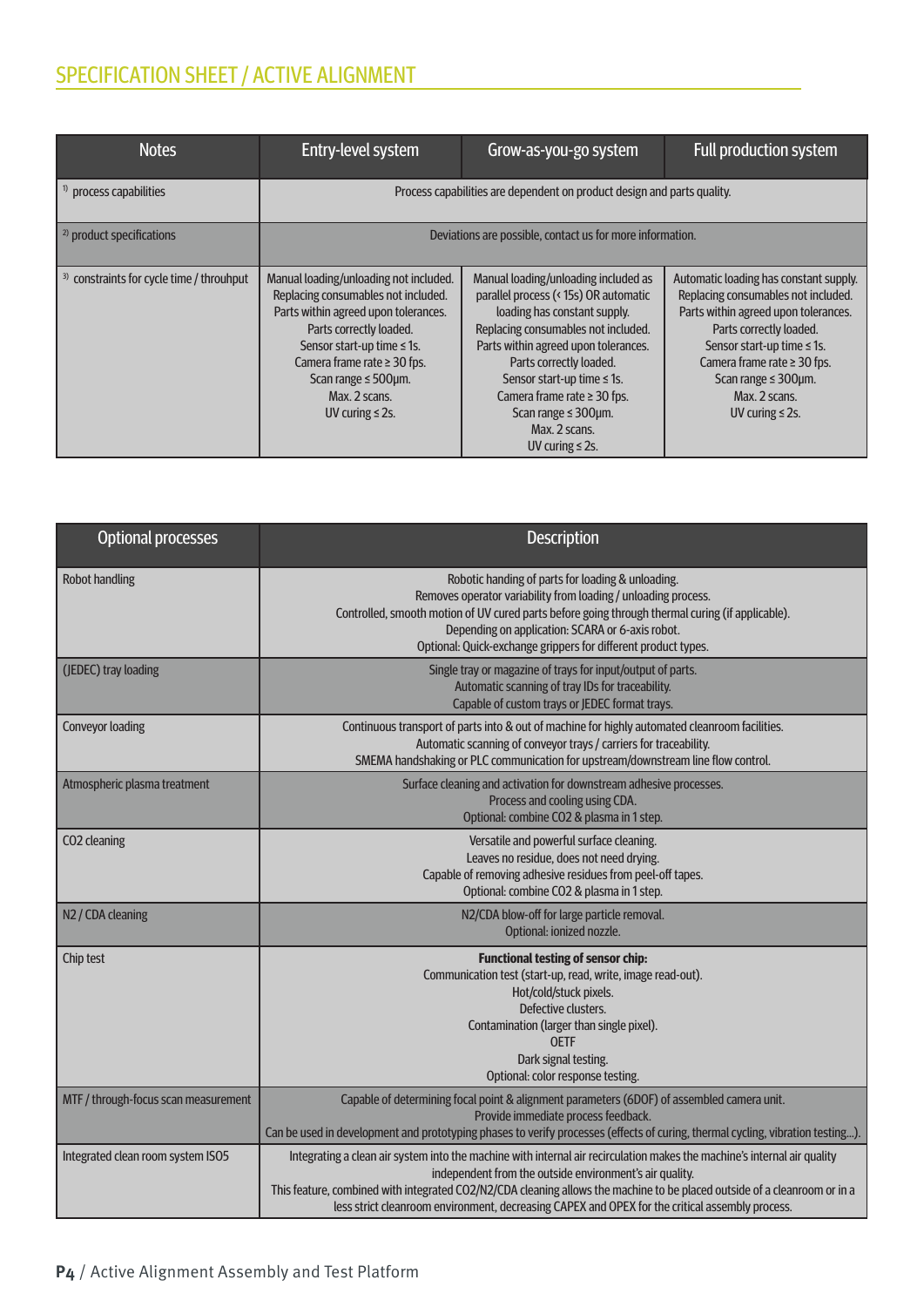# TEST PLATFORM **DESCRIPTION**



**Stand-alone test** systems are ideal for:

- Individual modules.
- Offers optional functionalities.
- Manual to semi-automated processes.



#### **Grow-as-you-go test** systems are ideal for:

- Flexible module selection.
- Offers optional functionalities.
- Semi to fully automated processes.



### **Full production test** systems are ideal for:

- Complete testing capabilities.
- High volume production.
- Semi to fully automated processes.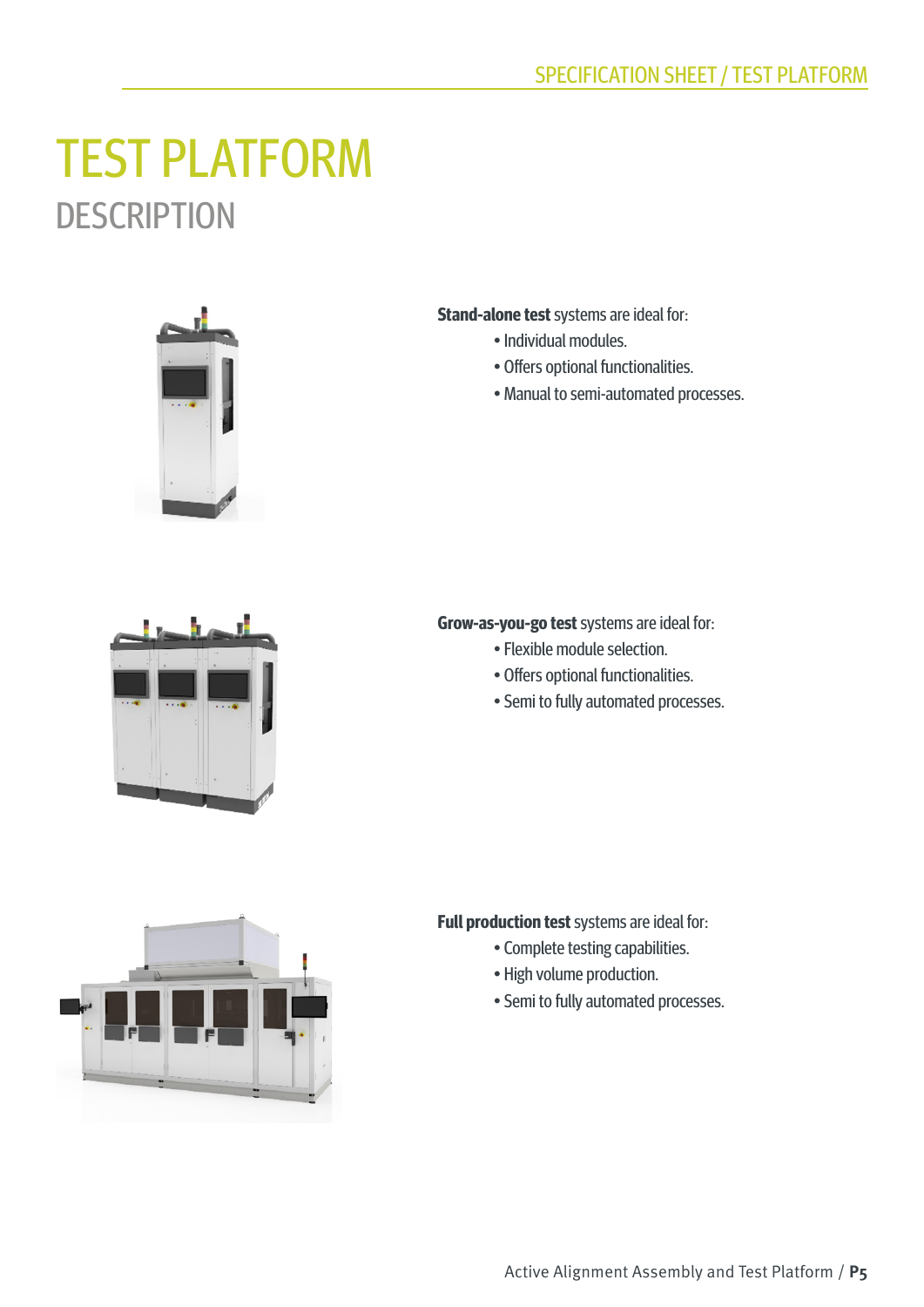# SPECIFICATION SHEET / TEST PLATFORM

|                                                     | Stand-alone test system                                                            | Grow-as-you-go test system                                                                                                                                                                                                                                                                                                                                                                                                | <b>Full production test system</b>                                                                                                                                                                                                                                                                                                                |  |
|-----------------------------------------------------|------------------------------------------------------------------------------------|---------------------------------------------------------------------------------------------------------------------------------------------------------------------------------------------------------------------------------------------------------------------------------------------------------------------------------------------------------------------------------------------------------------------------|---------------------------------------------------------------------------------------------------------------------------------------------------------------------------------------------------------------------------------------------------------------------------------------------------------------------------------------------------|--|
| Product interface <sup>1)</sup>                     | MIPI, GMSL, FPD Link, APIX, BroadR Reach, HDMI, USB, GigE, FireWire, CamLink, etc. |                                                                                                                                                                                                                                                                                                                                                                                                                           |                                                                                                                                                                                                                                                                                                                                                   |  |
| Product dimensions <sup>1)</sup>                    |                                                                                    | lens diameter ≤ 40mm<br>sensor board / housing $\leq$ 50 x 50 x 50mm                                                                                                                                                                                                                                                                                                                                                      |                                                                                                                                                                                                                                                                                                                                                   |  |
| Cycle time / throughput (Units Per<br>Hour) $^{2)}$ | Depending on performed test:<br>20 - 60 seconds / 180 - 60 UPH                     | Depending on tests & transport system:<br><10 - 60 seconds / >360 - 60 UPH                                                                                                                                                                                                                                                                                                                                                | Depending on tests & transport system:<br>≥10 seconds / ≤360 UPH                                                                                                                                                                                                                                                                                  |  |
| Loading / unloading                                 | <b>Manual by operator:</b><br>1 product per cycle                                  | <b>Manual by operator:</b><br>1 product per cycle<br>Optional robot loading from/to<br>tray / magazine / conveyor                                                                                                                                                                                                                                                                                                         | <b>Fully automated:</b><br>Robot loading from/to<br>tray / magazine / conveyor                                                                                                                                                                                                                                                                    |  |
| <b>Test capabilities</b>                            | One test process per stand-alone test<br>cell                                      | Multiple test processes per machine                                                                                                                                                                                                                                                                                                                                                                                       | Multiple test processes per machine                                                                                                                                                                                                                                                                                                               |  |
| <b>Options</b>                                      | <b>HEPA air filtration</b><br>Air extraction for use in cleanroom                  | <b>Robot handling</b><br><b>Tray loading</b><br><b>Conveyor loading</b><br><b>HEPA air filtration</b><br>Air extraction for use in cleanroom                                                                                                                                                                                                                                                                              | <b>Tray loading</b><br><b>Conveyor loading</b><br><b>HEPA air filtration</b><br>Air extraction for use in cleanroom                                                                                                                                                                                                                               |  |
| Internal transport system options                   | N/A                                                                                | <b>Linear axis:</b><br>Serial processes<br>Longest cycle time<br><b>Dial table:</b><br>Parallel processes<br>Shorter cycle time<br>Not flexible towards expansion<br><b>Roller conveyor:</b><br><b>Parallel processes</b><br>Shorter cycle time<br>Flexible towards expansion<br><b>Direct drive track:</b><br>Parallel processes<br>Shortest cycle time<br><b>Most flexible</b><br>Allows batch size 1, adaptive machine | <b>Dial table:</b><br>Parallel processes<br>shorter cycle time<br>Not flexible towards expansion<br><b>Roller conveyor:</b><br>Parallel processes<br>Shorter cycle time<br>Flexible towards expansion<br><b>Direct drive track:</b><br>Parallel processes<br>Shortest cycle time<br><b>Most flexible</b><br>Allows batch size 1, adaptive machine |  |
| <b>External data interfaces</b>                     |                                                                                    | MES, OPC UA (TSN), TCP-IP, PLC connectors                                                                                                                                                                                                                                                                                                                                                                                 |                                                                                                                                                                                                                                                                                                                                                   |  |

| <b>Notes</b>                                          | Entry-level test system                                                                                                                                                         | Grow-as-you-go test system                                                                                                                                                                                                                             | Full production test system                                                                                                                                                      |
|-------------------------------------------------------|---------------------------------------------------------------------------------------------------------------------------------------------------------------------------------|--------------------------------------------------------------------------------------------------------------------------------------------------------------------------------------------------------------------------------------------------------|----------------------------------------------------------------------------------------------------------------------------------------------------------------------------------|
| <sup>1)</sup> product specifications                  |                                                                                                                                                                                 | Deviations are possible, contact us for more information.                                                                                                                                                                                              |                                                                                                                                                                                  |
| <sup>2)</sup> constraints for cycle time / throughput | Manual loading/unloading not included<br>Parts within agreed upon tolerances.<br>Parts correctly loaded.<br>Sensor start-up time $\leq$ 1s.<br>Camera frame rate $\geq$ 25 fps. | Manual loading/unloading included as<br>parallel process (< 15s) OR automatic<br>loading has constant supply.<br>Parts within agreed upon tolerances.<br>Parts correctly loaded.<br>Sensor start-up time $\leq 1$ s<br>Camera frame rate $\geq$ 25 fps | Automatic loading has constant supply.<br>Parts within agreed upon tolerances.<br>Parts correctly loaded.<br>Sensor start-up time $\leq$ 1s.<br>Camera frame rate $\geq$ 25 fps. |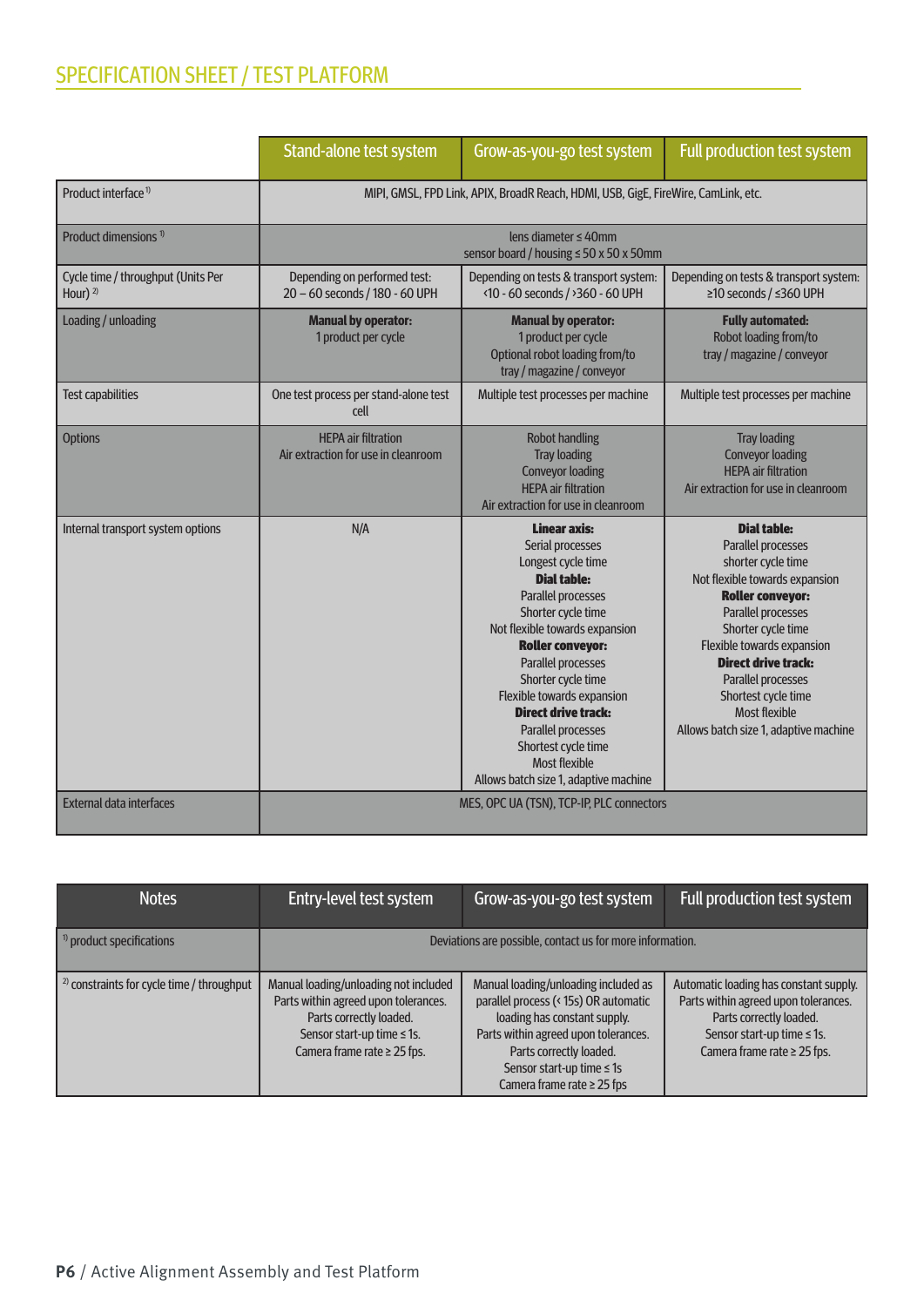| <b>Test processes</b>                                | <b>Description</b>                                                                                                                                                                                                                                                                                                                                                |
|------------------------------------------------------|-------------------------------------------------------------------------------------------------------------------------------------------------------------------------------------------------------------------------------------------------------------------------------------------------------------------------------------------------------------------|
| Chip test & spectral measurement                     | <b>Functional testing of sensor chip:</b><br>Communication test (start-up, read, write, image read-out).<br>Hot/cold/stuck pixels.<br>Defective clusters.<br><b>OETF</b><br>Color response testing.<br>Uniformity testing.<br>Dark signal testing.                                                                                                                |
| MTF / through-focus scan measurement                 | Capable of determining focal point & alignment parameters (6DOF) of assembled camera unit.<br><b>Modulation Transfer Function measurement.</b><br>Provide immediate process feedback for assembly & active alignment processes.<br>Can be used in development and prototyping phases to verify processes (effects of curing, thermal cycling, vibration testing). |
| Camera parameters & distortion<br><i>measurement</i> | Capable of determining distortion parameters of assembled camera unit.<br>Capable of determining extrinsic / intrinsic camera parameters.<br>Can be used in development and prototyping phases to verify processes (effects of curing, thermal cycling, vibration testing).                                                                                       |
| Specialty measurements & custom<br>modules           | Contact us for specific testing requirements not covered by the above test processes.                                                                                                                                                                                                                                                                             |
| <b>Optional processes</b>                            | <b>Description</b>                                                                                                                                                                                                                                                                                                                                                |
| <b>Robot handling</b>                                | Robotic handing of parts for loading & unloading.<br>Removes operator variability from loading / unloading process.<br>Controlled, smooth motion of UV cured parts before going through thermal curing (if applicable).<br>Depending on application: SCARA or 6-axis robot.<br>Optional: Quick-exchange grippers for different product types.                     |
| <b>Tray loading</b>                                  | Single tray or magazine of trays for input/output of parts.<br>Automatic scanning of tray IDs for traceability.<br>Capable of custom trays or JEDEC format trays.                                                                                                                                                                                                 |
| <b>Conveyor loading</b>                              | Continuous transport of parts into & out of machine for highly automated cleanroom facilities.<br>Automatic scanning of conveyor trays / carriers for traceability.<br>SMEMA handshaking or PLC communication for upstream/downstream line flow control.                                                                                                          |
| <b>HEPA</b> air filtration                           | Provide clear air inside the machine enclosure.<br>Overpressure will inhibit external contamination from entering the enclosure.                                                                                                                                                                                                                                  |
| Air extraction for use in cleanroom                  | If used in a cleanroom environment, warm air will rise and spread particles throughout the machine / cleanroom.<br>Air extraction prevents uncontrolled spread of contaminating particles.                                                                                                                                                                        |